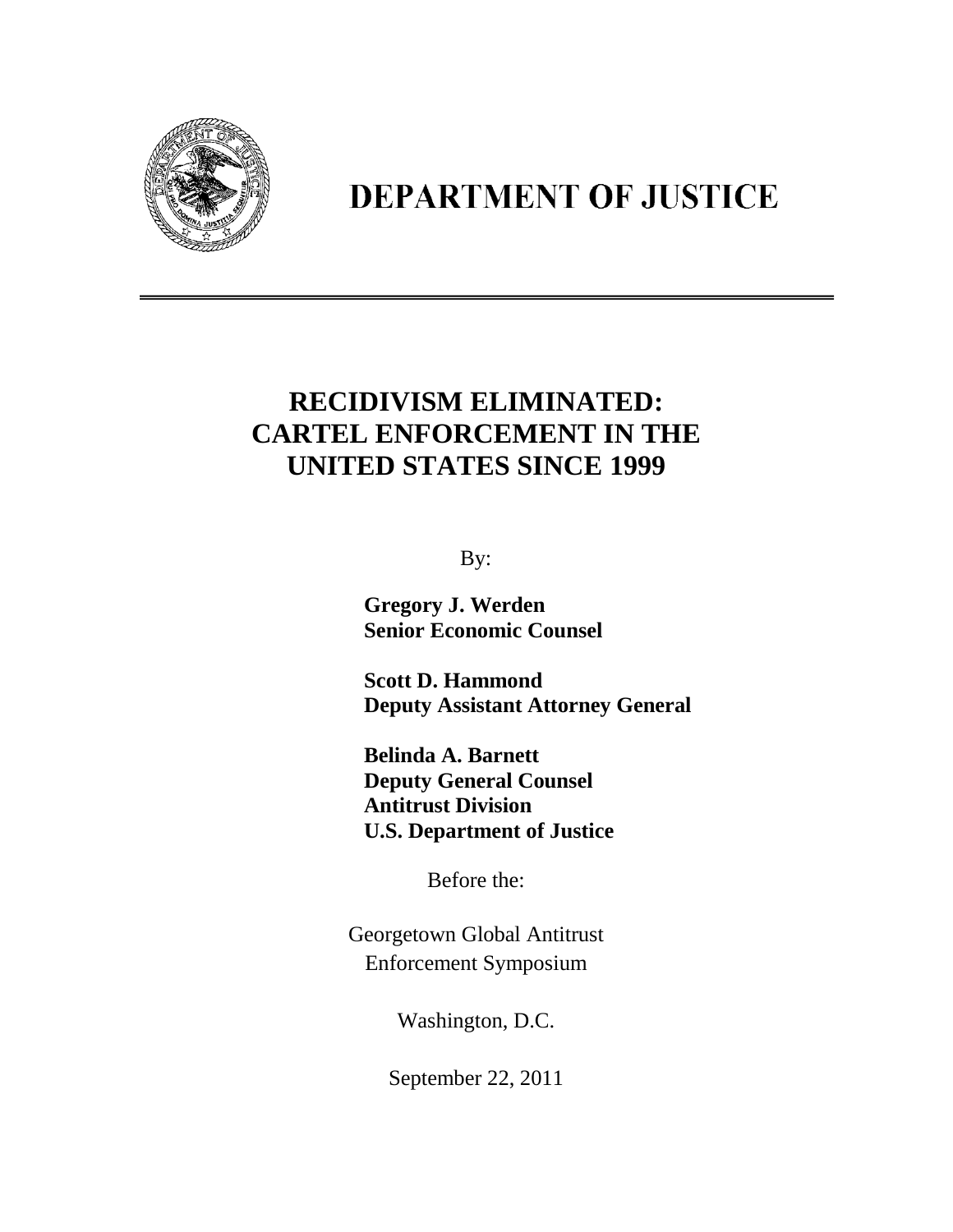## **Recidivism Eliminated:**

**Cartel Enforcement in the United States since 1999**

Gregory J. Werden, Scott D. Hammond & Belinda A. Barnett[\\*](#page-1-0)

The Autumn 2010 issue of *Competition Policy International* included a grim portrait of anti-cartel enforcement painted by Professor John Connor[.1](#page-1-1) He asserted that cartel recidivism is common and "appears to be increasing rapidly," which he argues "is symptomatic of flaws in the structure of anti-cartel enforcement."[2](#page-1-2) A high rate of recidivism would demonstrate the failure of specific (or special) deterrence, i.e., that many companies sanctioned for cartel offenses nonetheless were not deterred from engaging in future cartel activity. A conspicuous failure of specific deterrence also would suggest that cartel enforcement is failing to achieve its primary goal—general deterrence. However, the portrait Professor Connor painted does not resemble cartel enforcement in the United States today.

In ordinary usage, "recidivism" means "relapsing into crime,"[3](#page-1-3) and in the field of crime and punishment, the word is used precisely that way:

When recidivism is discussed in a correctional context, its meaning seems fairly clear. The word is derived from the Latin *recidere*, to fall back. A recidivist is one who, after release from custody for having committed a crime, is not rehabilitated. Instead, he or she falls back, or relapses, into former behavior patterns and commits more crimes.<sup>[4](#page-1-4)</sup>

 $\overline{\phantom{0}}$ 

<span id="page-1-0"></span><sup>\*</sup> Gregory Werden is Senior Economic Counsel in the Antitrust Division of the U.S. Department of Justice. Scott Hammond is Deputy Assistant Attorney General for Criminal Enforcement, Antitrust Division, U.S. Department of Justice. Belinda Barnett is Deputy General Counsel– Criminal, Antitrust Division, U.S. Department of Justice.

<span id="page-1-1"></span><sup>1</sup> John M. Connor, *Recidivism Revealed: Private International Cartels 1990–2009*, COMPETITION POL'Y INT'L, Autumn 2010, at 101.

<span id="page-1-2"></span><sup>2</sup> *Id.* at 101, 103.

<span id="page-1-3"></span><sup>3</sup> THE COMPACT OXFORD ENGLISH DICTIONARY 1525 (2d ed. 1991).

<span id="page-1-4"></span><sup>4</sup> MICHAEL D. MALTZ, RECIDIVISM 54 (1984), *available at* http://www.uic.edu/depts/lib/forr/pdf/ crimjust/recidivism.pdf.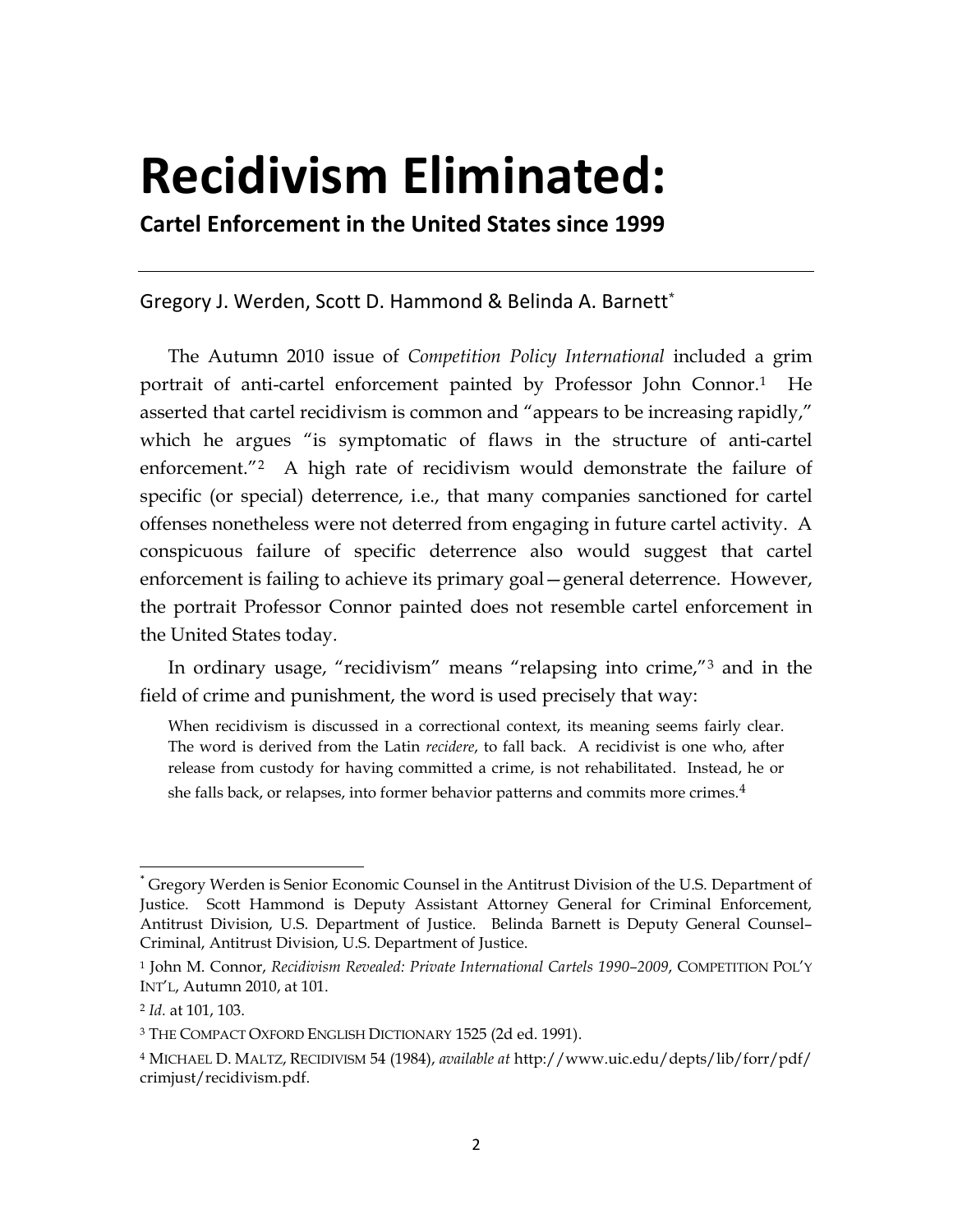Criminal justice statistics measure recidivism in many ways, but all entail looking for a fact pattern indicative of relapsing into crime.<sup>[5](#page-2-0)</sup>

Professor Connor initially defined recidivism as offending "after having been sanctioned previously for" the same offense, but he immediately abandoned this definition by branding a company "as a recidivist . . . if it is convicted a second time for cartel conduct, no matter where or when the earlier violation took place." [6](#page-2-1) While recognizing that "legal authorities may not consider a company that was engaged in contemporaneous cartels to be a recidivist because one illegal act did not precede the other,"[7](#page-2-2) Professor Connor elected not to investigate when a company participated in cartels relative to when it was convicted. Rather, he identified companies that had participated in more than one international cartel, anywhere in the world, at any time during 1990–2009.[8](#page-2-3)

Professor Connor counted the total number of international cartels in which each multiple offender had participated during 1990–2009. For companies that merged during that time period, he attributed to the successor the sum of the cartel offenses attributed to the predecessors.[9](#page-2-4) A company that was the product of several mergers could have ended up with a double-digit cartel count even if the merged company itself had never engaged in cartel activity and even if none of its predecessor companies ever relapsed into cartel activity. This could help

ı

<span id="page-2-0"></span><sup>&</sup>lt;sup>5</sup> The Bureau of Justice Statistics website observes: "There is no single definition of recidivism. However, all definitions share three common traits. Each has a starting event, such as release from custody, program completion, or placed on probation. Next, each has a measure of failure following the starting event, such as a subsequent arrest, a subsequent arrest for a violent crime, a conviction resulting from a subsequent arrest, or a new commitment resulting from a subsequent arrest. Finally, each has a recidivism window (e.g., 6 months, one year, two years, three years, etc.) beginning with the date of the starting event. Put together, an individual is said to have recidivated if the individual has a failure event within the recidivism window." Http://bjs.ojp. usdoj.gov/index.cfm?ty=datool&surl=/recidivism/index.cfm#. *See* MALTZ, *supra* note 4, at 54– 67; Nicole Leeper Piquero, *Recidivism*, *in* 3 ENCYCLOPEDIA OF CRIMINOLOGY 1411, 1411–12 (Richard A. Wright & J. Mitchell Miller eds., 2005).

<span id="page-2-1"></span><sup>6</sup> Connor, *supra* note 1, at 103.

<span id="page-2-2"></span><sup>7</sup> *Id.* at 105.

<span id="page-2-3"></span><sup>8</sup> *Id.* at 104–05. Without regard to where a cartel operated, Professor Connor termed it "international" if its participants were not all headquartered in the same country. He was less clear about what qualified as a cartel. He noted that he included conduct that only private damages plaintiffs alleged to have been cartel activity if they obtained a settlement. *Id.* at 126 n.48.

<span id="page-2-4"></span><sup>9</sup> *Id.* at 104, 116.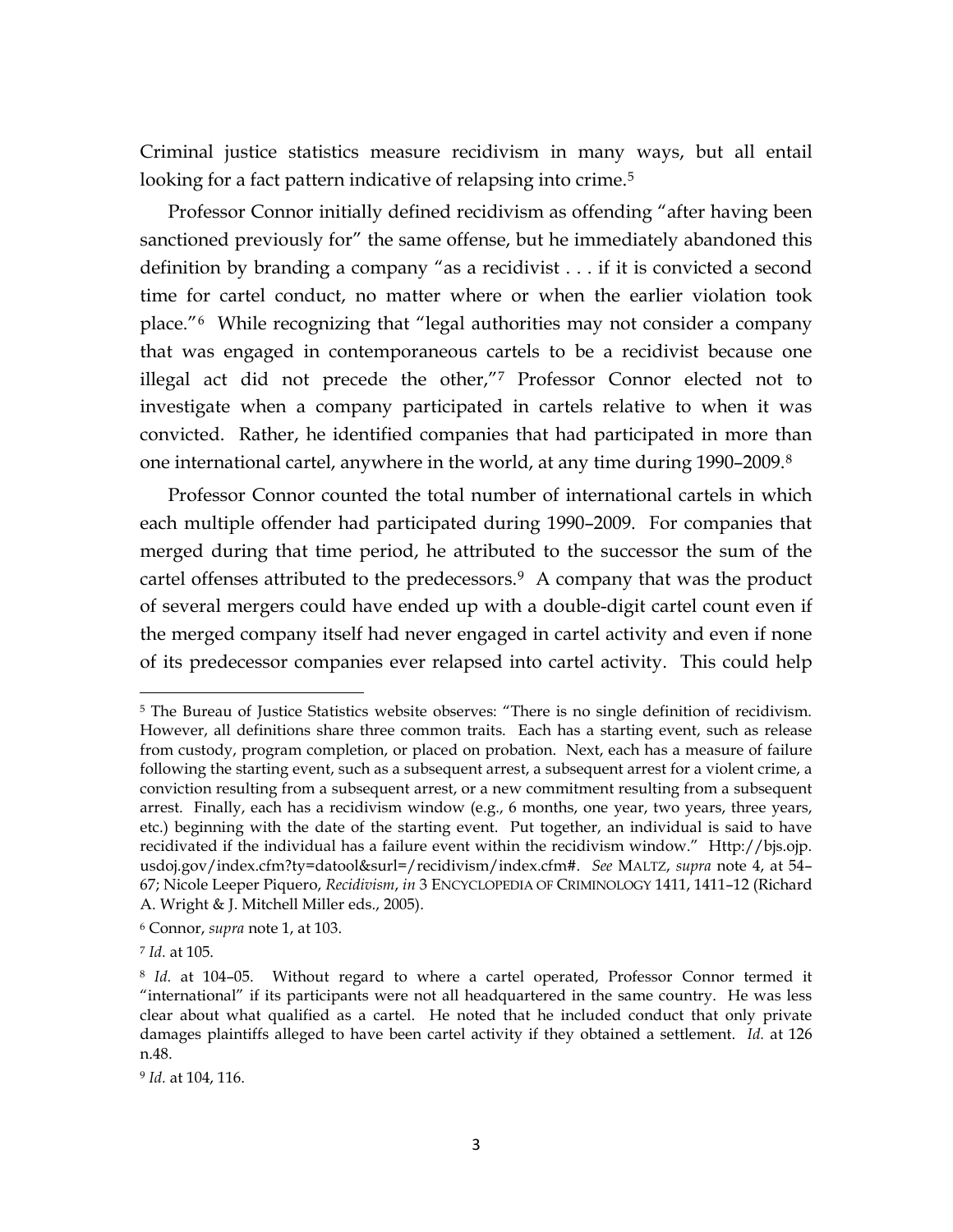explain the extraordinarily high cartel counts: for 6 companies, the count was 20 or more cartels, and for 20 additional companies, the count was ten or more cartels.[10](#page-3-0)

Professor Connor went back to 1990 in identifying recidivism, but much has changed since then to enhance the deterrent effect of cartel enforcement in the United States. Critically, the Antitrust Division's leniency program was revamped in 1993, [11](#page-3-1) and it became the Division's most powerful tool for detecting cartels and securing the convictions of cartel participants. Prosecutions assisted by leniency applicants accounted for over 90 percent of the total commerce affected by all the cartels prosecuted by the Division since 1999. The sanctions imposed in U.S. cartel cases also ratcheted up in the 1990s. In 1996 a \$100 million fine for cartel activity was imposed for the first time, and a fine of at least that much has now been imposed 18 times. During fiscal years 1990–99, 27 individuals with a cartel conviction were sentenced to prison terms of at least one year, but during fiscal years 2000–09, that number nearly doubled to 50.

In the 1990s international cartels became a central focus of the Antitrust Division. The Division had long viewed imprisonment of culpable individuals as critical to effective deterrence, but for most of the 1990s, the Division had to give up on the possibility of prison sentences for non-U.S. citizens who participated in international cartels in order to secure admissions of guilt, cooperation, and submission to U.S. jurisdiction. That practice came to an end with the prosecution of the vitamins cartels. Six non-U.S. citizens were imprisoned within a year, with the first sentenced on July 23, 1999. [12](#page-3-2) From that date to the present, a total of 47 non-U.S. citizens have been sentenced by U.S.

l

<span id="page-3-0"></span><sup>10</sup> *Id.* at 116–17.

<span id="page-3-1"></span><sup>11</sup> ANTITRUST DIVISION, U.S. DEP'T OF JUSTICE, CORPORATE LENIENCY POLICY (Aug. 10, 1993), *available at* http://www.justice.gov/atr/public/guidelines/0091.pdf.

<span id="page-3-2"></span><sup>&</sup>lt;sup>12</sup> The first individual to be sentenced to prison in conjunction with the vitamins cartels was Dr. Kumo Sommer, a Swiss citizen and employee of F. Hoffman–La Roche Ltd. He entered into a plea agreement jointly recommending a fine of \$100,000 and a prison sentence of four months, both of which were imposed by the court. Although Dr. Sommer was convicted of both engaging in cartel activity and making false statements to the government, the five others were convicted only of cartel activity, and their sentences ranged from three to five months. These sentences began a new era for cartel enforcement. *See* Scott D. Hammond, Charting New Waters in International Criminal Prosecutions, Address at the National Institute on White Collar Crime 1–5 (Mar. 2, 2006), *available at* http://www.justice.gov/atr/public/speeches/214861.pdf.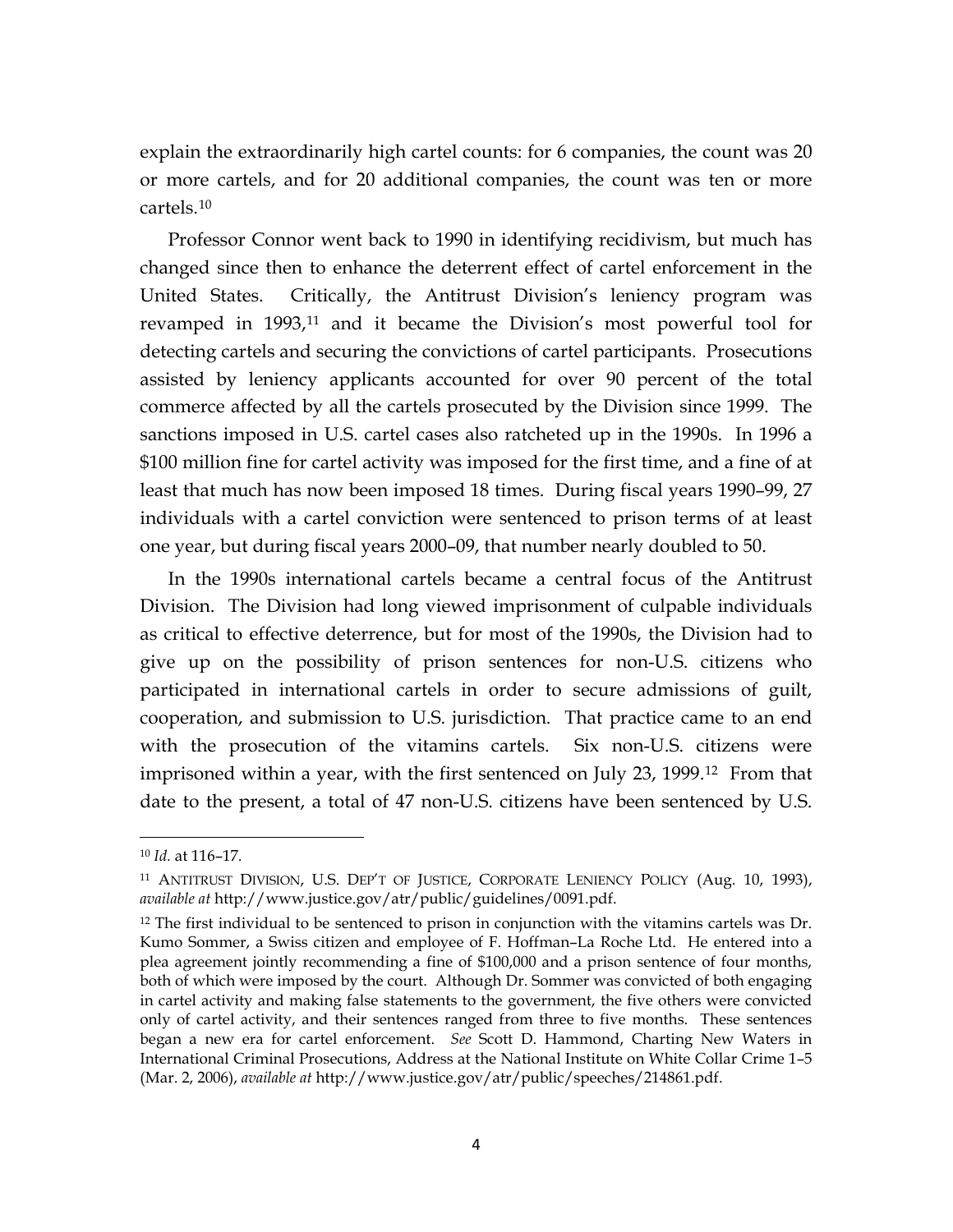courts to prison terms for cartel activity, with nine receiving sentences of at least one year.[13](#page-4-0)

The Antitrust Division has been able to secure prison sentences for culpable non-U.S. citizens because the leniency program and improved cooperation with competition and law enforcement agencies in other countries substantially enhanced the Division's ability to access evidence outside the U.S. and secure jurisdiction over culpable individuals abroad. Our foreign counterparts began to cooperate and conduct parallel investigations resulting in sanctions.[14](#page-4-1) Changing attitudes toward cartels by authorities in other countries occurred gradually, but 1998 was a watershed year for Europe. The OECD for the first time formally supported aggressive cartel enforcement,<sup>[15](#page-4-2)</sup> the European Commission's Directorate General for Competition created a special unit to investigate cartels<sup>[16](#page-4-3)</sup> and decided its first cartel cases under its new leniency program,<sup>[17](#page-4-4)</sup> and the Commission issued its first fines guidelines.[18](#page-4-5)

Using as the starting point the day on which the first prison sentence was imposed on a non-U.S. defendant in an international cartel prosecution, [19](#page-4-6) we

 $\overline{\phantom{0}}$ 

<span id="page-4-0"></span><sup>13</sup> Since July 23, 1999, 102 U.S. citizens have been sentenced by U.S. courts to prison terms for cartel activity, with 49 receiving sentences of at least one year

<span id="page-4-1"></span><sup>14</sup> *See* Simon J. Evenett, Margaret C. Levenstein & Valerie Y. Suslow, *International Cartel Enforcement: Lessons from the 1990s*, 24 THE WORLD ECONOMY 1221, 1237–38 (2001) ("The 1990s saw a sea change in official attitudes toward cartel enforcement. At the start of the decade, only one industrial nation—the United States—was taking aggressive action against international cartels, and these actions were criticised by other governments as an improper extraterritorial application of domestic antitrust law. By decade's end, several high profile enforcement actions have convinced policymakers in other industrial countries that stronger measures against international cartels ought to be taken."); Hammond, *supra* note 12, at 6–12.

<span id="page-4-2"></span><sup>&</sup>lt;sup>15</sup> Organization for Economic Co-Operation and Development (OECD), Recommendation of the Council Concerning Effective Action Against Hard Core Cartels (adopted Mar. 25, 1998), reprinted in OECD, HARD CORE CARTELS 57–60 (2000).

<span id="page-4-3"></span><sup>16</sup> *See* Commission strengthens the fight against the cartels, Commission Press Release IP98/1060.

<span id="page-4-4"></span><sup>17</sup> *See* Olivier Guersent, *The Fight against Secret Horizontal Agreement in the EC Competition Policy*, *in* 2003 FORDHAM CORPORATE LAW INSTITUTE 43, App-6 (Barry Hawk ed., 2004).

<span id="page-4-5"></span><sup>&</sup>lt;sup>18</sup> Guidelines on the method of setting fines imposed pursuant to Article 15 (2) of Regulation No 17 and Article 65 (5) of the ECSC Treaty, 1998 OJ (C9) 3.

<span id="page-4-6"></span><sup>&</sup>lt;sup>19</sup> Going back roughly ten years parallels the treatment of prior history in the Sentencing Guidelines which are applicable in all criminal cases in the U.S. federal courts. The Guidelines add to a company's "culpability score" if it committed the same offense in the prior ten years. *See* 1 U.S. SENTENCING COMM'N, FEDERAL SENTENCING GUIDELINES MANUAL § 8C2.5 (2010).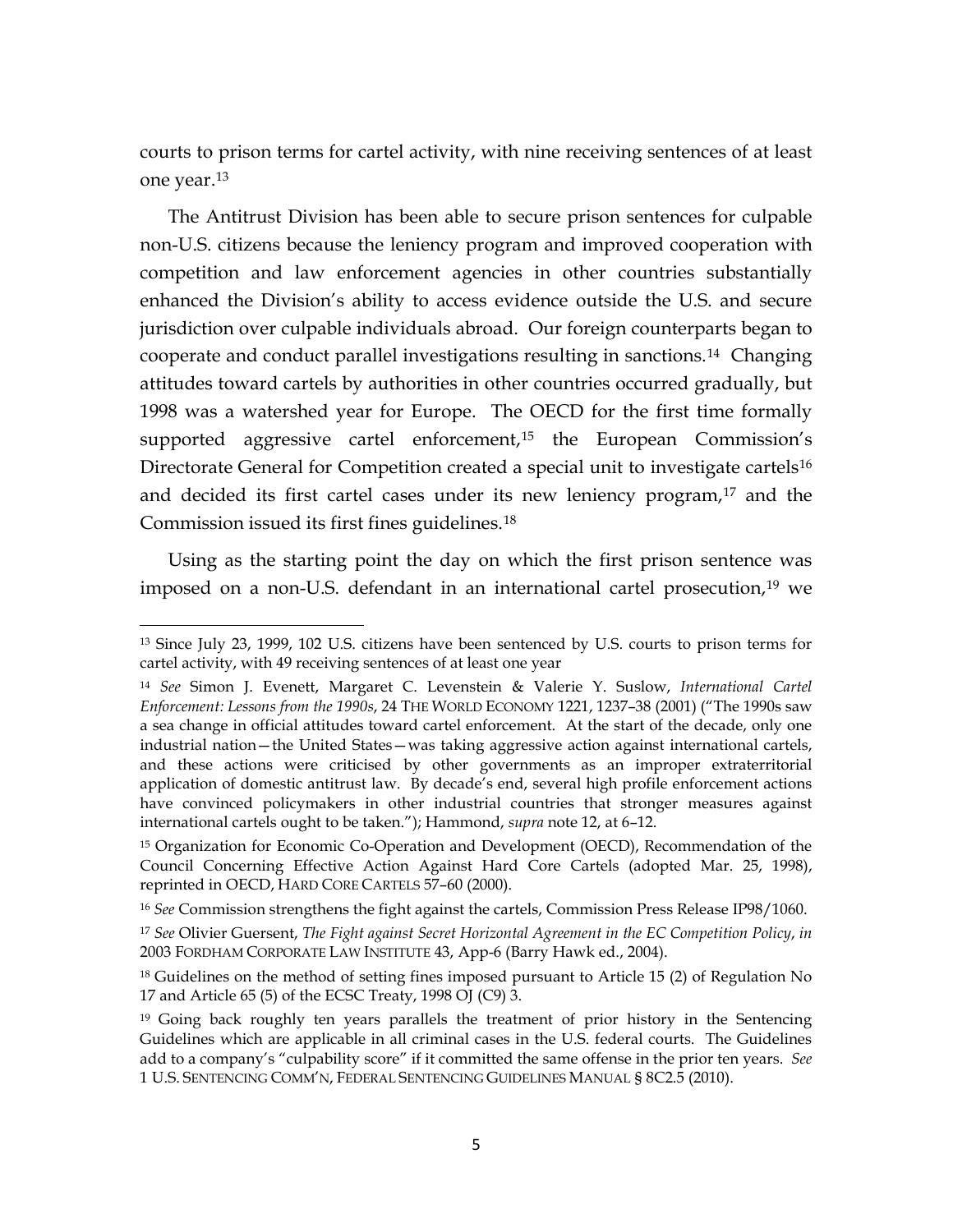thoroughly reviewed the pertinent records. Although Professor Connor considered only international cartels, we imposed no similar restrictions. Nevertheless, we found not even a single instance of cartel recidivism within the United States. No company and no individual convicted in the U.S. of a cartel offense after July 23, 1999 subsequently joined a cartel prosecuted in the United States. Moreover, no company and no individual granted conditional leniency after July 23, 1999 subsequently joined a cartel prosecuted in the United States.

Judge Ginsburg and Professor Wright observe that, over just the past few decades, several companies were convicted more than once in the United States for engaging in cartel activity, and they opine that this "tends to suggest there is a problem with recidivism."<sup>[20](#page-5-0)</sup> But a close examination of the charges reveals that no company with multiple convictions after July 23, 1999 relapsed into cartel activity.

Bayer affiliates were convicted three times in 2004 and 2005, but their participation in the three cartels had terminated by the end of 2002. [21](#page-5-1) Ajinomoto was convicted in 2000 and 2002 for its simultaneous participation in two separate international cartels, but its role in both had ended by the time either was charged.[22](#page-5-2) Degussa affiliates were convicted in 2002 and again in 2004, but their participation in both cartels had ended in 1998.<sup>[23](#page-5-3)</sup> Akzo Nobel is the only

ı

<span id="page-5-0"></span><sup>20</sup> Douglas H. Ginsburg & Joshua D. Wright, *Antitrust Sanctions*, COMPETITION POL'Y INT'L, Autumn 2010, at 3, 15.

<span id="page-5-1"></span><sup>21</sup> *See* Information, United States v. Bayer AG, No. CR 04-0331 (N.D. Cal. Oct. 13, 2004) (charging participation in a cartel involving acrylonitrile-butadiene rubber from May 14, 2002 to Dec. 31, 2002), *available at* http://www.justice.gov/atr/cases/f205900/205904.pdf (sentenced Dec. 8, 2004); Information, United States v. Bayer Corp., No. CR 04-0318 (N.D. Cal. Sept. 30, 2004) (charging participation in a cartel involving aliphatic polyester polyols from Feb. 1998 to Dec. 2002), *available at* http://www.justice.gov/atr/cases/f206100/206198.pdf (sentenced May 24, 2005); Information, United States v. Bayer AG, No. CR 04-0235 (N.D. Cal. July 14, 2004) (charging participation in a cartel involving certain rubber chemicals from July 1995 to Dec. 2001), *available at* http://www.justice.gov/atr/cases/f204800/204899.pdf (sentenced Dec. 9, 2004).

<span id="page-5-2"></span><sup>22</sup> *See* Information, United States v. Ajinomoto Co., Inc., No. 301-CR-279 (N.D. Tex. Aug. 27, 2001) (charging participation in a cartel involving nucleotides from July 1992 to Aug. 1996), *available at* http://www.justice.gov/atr/cases/f9300/9301.pdf (sentenced Jan. 10, 2002); Information, United States v. Ajinomoto Co., Inc., No. 96-CR-520 (N.D. Ill. Aug. 27, 1996) (charging participation in a cartel involving lysine from June 1992 to June 27, 1995), *available at* http://www.justice.gov/atr/ cases/f0900/0918.pdf (sentenced Mar. 8, 2000).

<span id="page-5-3"></span><sup>23</sup> *See* Information, United States v. Degussa U.K. Holdings Ltd., No. CR 04-0300 (N.D. Cal. Sept. 20, 2004) (charging participation in a cartel involving organic peroxides from Aug. 1997 to Mar.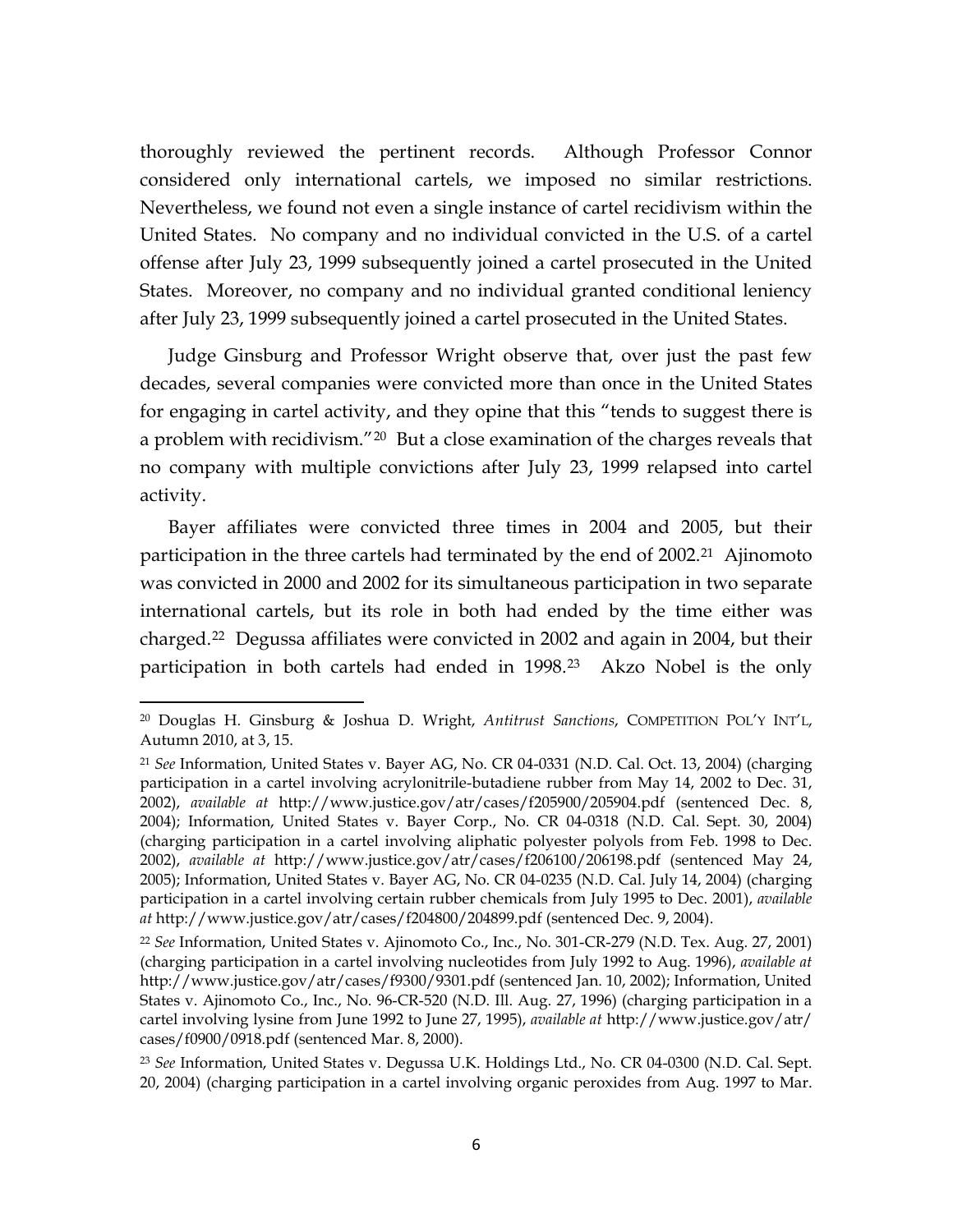remaining company convicted of multiple cartel offenses in the United States since July 23, 1999.<sup>24</sup> Akzo Nobel affiliates were convicted in 2001 and 2006, and the latter conviction was for cartel participation that ended after the prior conviction; however, Akzo Nobel joined the later cartel years before the earlier conviction.[25](#page-6-1) Thus, none of these companies relapsed into cartel activity after being convicted.

Professor Connor did not identify any instances in which a company joined a cartel affecting the United States after having been sanctioned for cartel activity in the United States, so he did not substantiate his recidivism claims. We searched U.S. enforcement records for instances of cartel recidivism since July 23, 1999 and found none. Meaningful prison terms for both U.S. and non-U.S. citizens eliminated cartel recidivism within the United States. The claim of Professor Connor, and also of Judge Ginsburg and Professor Wright,<sup>[26](#page-6-2)</sup> that current cartel sanctions have proved inadequate, therefore, is not supported by the existence of recidivism in the United States.[27](#page-6-3)

<span id="page-6-2"></span><sup>26</sup> Ginsburg & Wright, *supra* note 20, at 14–16, 18.

ı

<span id="page-6-3"></span><sup>27</sup> One tempted to conclude that the existence of multiple offenses by some companies casts doubt on the adequacy of cartel deterrence should note that only one such offense in the United States

<sup>1998),</sup> *available at* http://www.justice.gov/atr/cases/f205600/205610.pdf (sentenced Oct. 21, 2004); Information, United States v. Degussa-Hüls AG, No. 3:00-CR-187 (N.D. Tex. May 5, 2000) (charging participation in a cartel involving niacin and niacinamide from Jan. 1992 to Mar. 1998), *available at* http://www.justice.gov/atr/cases/f4600/4687.pdf (sentenced July 26, 2002).

<span id="page-6-0"></span> $24$  Had the starting date been a few weeks earlier, Hoechst also would have made the list. It was convicted in 1999 and 2003, but its participation in both cartels had ended by 1997. *See* Information, United States v. Hoechst Aktiengesellschaft, No. CR 03-0035 (N.D. Cal. Feb. 6, 2003) (charging participation in a cartel involving monochloracetic acid and sodium monochloroacetate from Sept. 1995 to June 1997), *available at* http://www.justice.gov/atr/cases/f200900/200902.pdf (sentenced Mar. 7, 2003); Information, United States v. Hoechst Aktiengesellschaft, No. CR 99- 0144 (N.D. Cal. May 5, 1999) (charging participation in a cartel involving sorbates from Jan. 1979 to Dec. 1996), *available at* http://www.justice.gov/atr/cases/f273300/273396.pdf (sentenced June 18, 1999).

<span id="page-6-1"></span><sup>25</sup> *See* Information, United States v. Akzo Nobel Chemicals International BV, No. CR 06-0160 (N.D. Cal. Mar. 14, 2006) (charging participation in a cartel involving hydrogen peroxide from July 1, 1998 to Dec. 1, 2001), *available at* http://www.justice.gov/atr/cases/f215000/215060.pdf (sentenced May 17, 2006); Information, United States v. Akzo Nobel Chemicals BV, No. CR 01- 0242 (N.D. Cal. June 27, 2001) (charging participation in a cartel involving monochloracetic acid and sodium monochloroacetate from Sept. 1995 to Aug. 1999), *available at* http://www.justice. gov/atr/cases/f8500/8508.pdf (sentenced July 20, 2001).